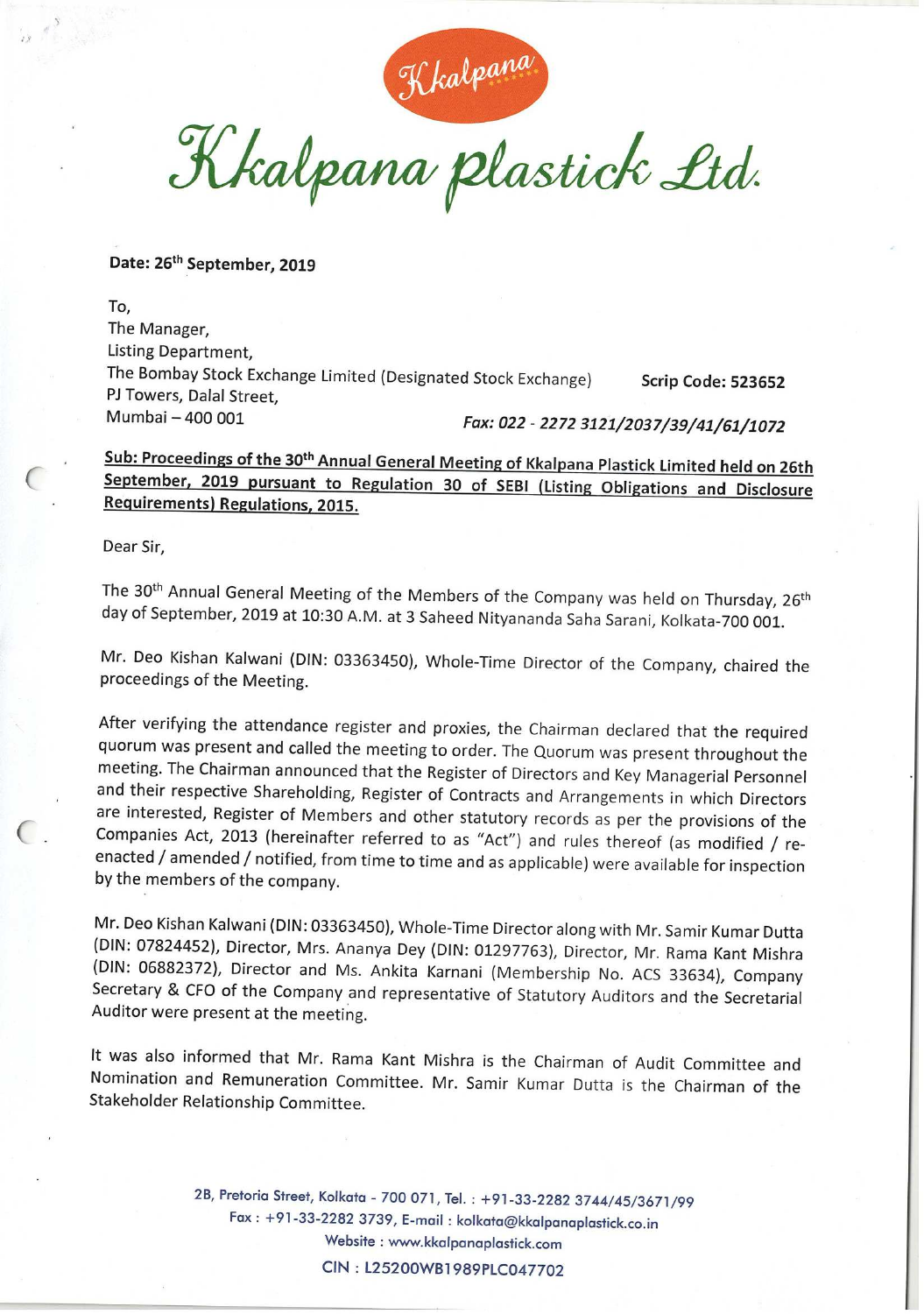$K$ kalpana<br>Thereafter, the Chairman delivered his speech He gave an overview of the financial performance

of the Company for the financial year ended 31<sup>st</sup> March, 2019 and its future outlook. He further informed that there is no qualification, reservation or adverse remark in the Auditors' Report on the financial statements and the report of the Secretarial Auditors of the Company.

The Chairman stated, with the permission of the members that the notice convening the 30<sup>th</sup> Annual General Meeting and the Directors' Report having been circulated already, be taken as read.

All the business proposed before the 30<sup>th</sup> Annual General Meeting were conducted as per the relevant provisions of the Companies Act, 2013, the Rules made there under, SEBI (Listing Obligations and Disclosure Requirements), Regulations, <sup>2015</sup> (hereinafter referred to as "Listing Regulations") as modified / re-enacted / amended / notified, from time to time, and the applicable circulars / guidelines issued by the Ministry of Corporate Affairs.

The Chairman informed that remote e-voting facility was provided to all the members entitled to vote, on all resolutions set forth in the notice, in terms of Regulation <sup>44</sup> of the SEBI (Listing Obligations and Disclosure Requirements) Regulations, <sup>2015</sup> and the provisions of the Companies Act, <sup>2013</sup> and the Rules made there under and Secretarial Standard-2(SS-2) on "General Meetings" issued by The Institute of Company Secretaries of India. The remote e-voting commenced on Monday, 23rd September, 2019 at 09:00 A.M. and ended on Wednesday, 25<sup>th</sup> September, 2019 at 05:00 P.M.

The Chairman invited the Members to raise questions, offer comments or seek clarifications on the annual report and accounts or any of the items stated in the Notice of the 30<sup>th</sup> AGM of the Company. Upon the members completing their submissions, the Chairman furnished requisite clarifications to all the relevant queries raised by the members.

After the items set out in the notice of AGM dated 30<sup>th</sup> May, 2019, convening the AGM on 26<sup>th</sup> September, <sup>2019</sup> were transacted, there was voting through ballot paper also for which ballot papers were handed over to the concerned shareholders present. The Authorized Representatives of the Scrutinizer Mr. Ashok Kumar Daga were present to facilitate the ballot voting.

The Items set out in the Notice for which the approvals from the Shareholders are required is as follows:

## ORDINARY BUSINESS:

- 1. Adoption of the Audited Balance Sheet as at 31<sup>st</sup> March, 2019 and the Statement of Profit & Loss Account and Cash Flow Statement for the year ended as on that date and the Reports of the Directors and Auditors thereon.
- 2. Appointment of Director in place of Mr. D.K.Kalwani (DIN 03363450), who retires by rotation and being eligible, offers himself for reappointment.

28, Pretoria Street, Kolkafa - 700 071, Tel. : +91-33-2282 3744/45/3671/99 Fax : +91-33-2282 3739, E-mail : kolkota@kkulpunaplastick.co.in Website : www.kkalpanaplastick.com

ClN : L25200WBI 989PLCO47702